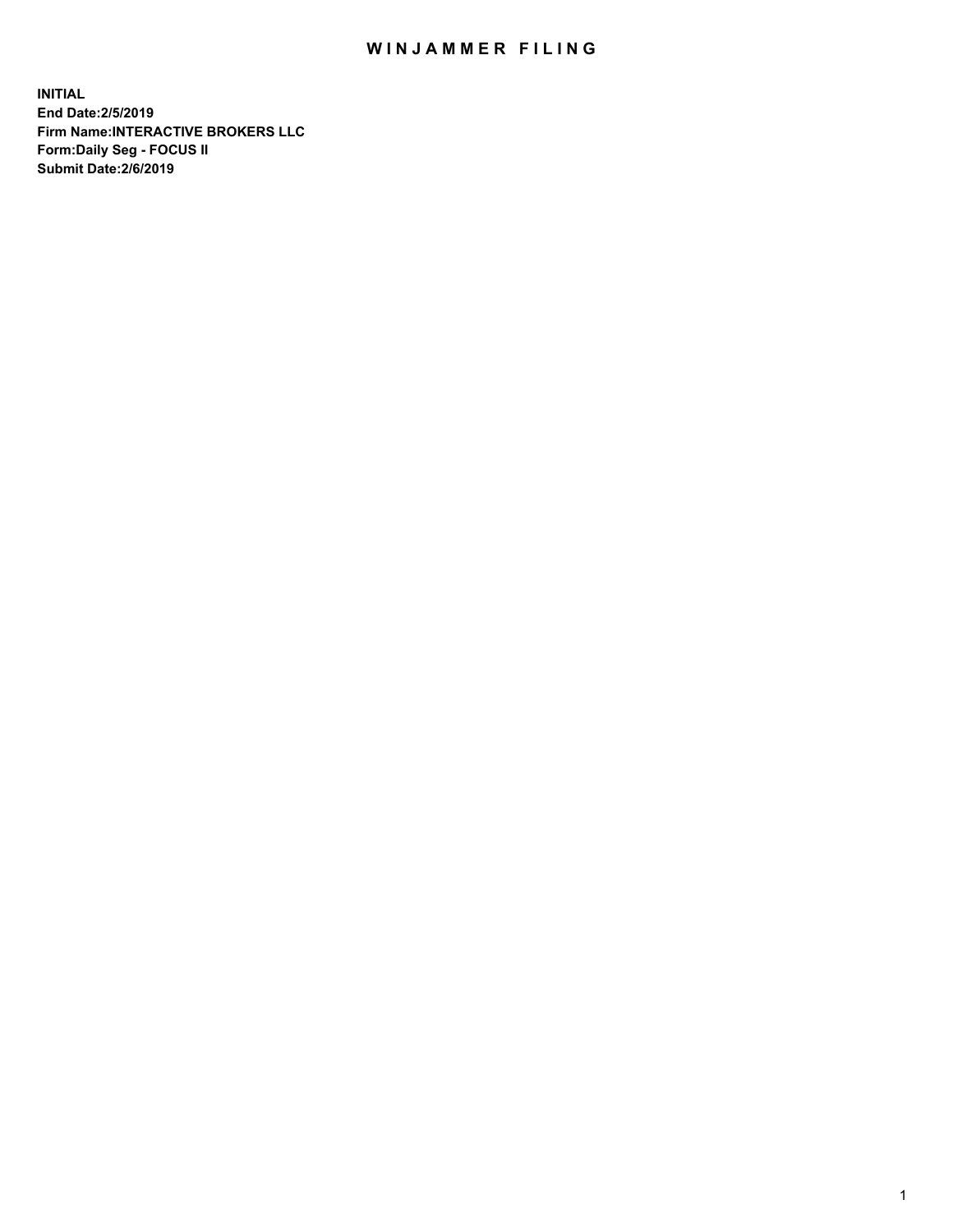**INITIAL End Date:2/5/2019 Firm Name:INTERACTIVE BROKERS LLC Form:Daily Seg - FOCUS II Submit Date:2/6/2019 Daily Segregation - Cover Page**

| Name of Company                                                                                                                                                                                                                                                                                                                | <b>INTERACTIVE BROKERS LLC</b>                                                      |
|--------------------------------------------------------------------------------------------------------------------------------------------------------------------------------------------------------------------------------------------------------------------------------------------------------------------------------|-------------------------------------------------------------------------------------|
| <b>Contact Name</b>                                                                                                                                                                                                                                                                                                            | James Menicucci                                                                     |
| <b>Contact Phone Number</b>                                                                                                                                                                                                                                                                                                    | 203-618-8085                                                                        |
| <b>Contact Email Address</b>                                                                                                                                                                                                                                                                                                   | jmenicucci@interactivebrokers.c<br>om                                               |
| FCM's Customer Segregated Funds Residual Interest Target (choose one):<br>a. Minimum dollar amount: ; or<br>b. Minimum percentage of customer segregated funds required:% ; or<br>c. Dollar amount range between: and; or<br>d. Percentage range of customer segregated funds required between:% and%.                         | $\overline{\mathbf{0}}$<br>$\overline{\mathbf{0}}$<br>155,000,000 245,000,000<br>00 |
| FCM's Customer Secured Amount Funds Residual Interest Target (choose one):<br>a. Minimum dollar amount: ; or<br>b. Minimum percentage of customer secured funds required:% ; or<br>c. Dollar amount range between: and; or<br>d. Percentage range of customer secured funds required between:% and%.                           | $\overline{\mathbf{0}}$<br>$\pmb{0}$<br>80,000,000 120,000,000<br>00                |
| FCM's Cleared Swaps Customer Collateral Residual Interest Target (choose one):<br>a. Minimum dollar amount: ; or<br>b. Minimum percentage of cleared swaps customer collateral required:% ; or<br>c. Dollar amount range between: and; or<br>d. Percentage range of cleared swaps customer collateral required between:% and%. | $\overline{\mathbf{0}}$<br>$\underline{\mathbf{0}}$<br>0 <sub>0</sub><br>00         |

Attach supporting documents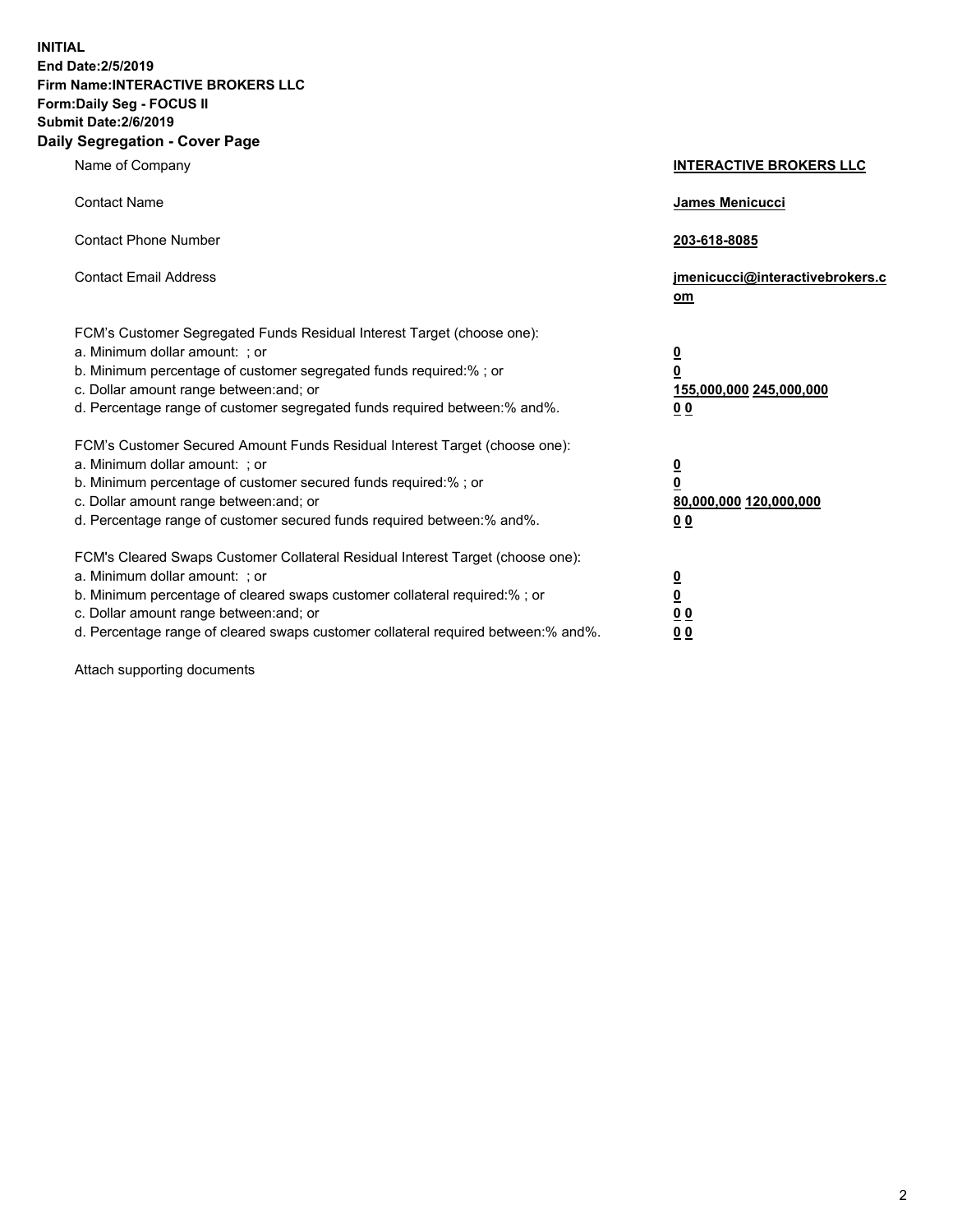## **INITIAL End Date:2/5/2019 Firm Name:INTERACTIVE BROKERS LLC Form:Daily Seg - FOCUS II Submit Date:2/6/2019 Daily Segregation - Secured Amounts**

|                | Dany Ocgregation - Occarea Anioants                                                                  |                                  |
|----------------|------------------------------------------------------------------------------------------------------|----------------------------------|
|                | Foreign Futures and Foreign Options Secured Amounts                                                  |                                  |
|                | Amount required to be set aside pursuant to law, rule or regulation of a foreign                     | $0$ [7305]                       |
|                | government or a rule of a self-regulatory organization authorized thereunder                         |                                  |
| 1.             | Net ledger balance - Foreign Futures and Foreign Option Trading - All Customers                      |                                  |
|                | A. Cash                                                                                              | 426,884,351 [7315]               |
|                | B. Securities (at market)                                                                            | $0$ [7317]                       |
| 2.             | Net unrealized profit (loss) in open futures contracts traded on a foreign board of trade            | -248,498 [7325]                  |
| 3.             | Exchange traded options                                                                              |                                  |
|                | a. Market value of open option contracts purchased on a foreign board of trade                       | 105,468 [7335]                   |
|                | b. Market value of open contracts granted (sold) on a foreign board of trade                         | -34,669 [7337]                   |
| 4.             | Net equity (deficit) (add lines 1. 2. and 3.)                                                        | 426,706,652 [7345]               |
| 5.             | Account liquidating to a deficit and account with a debit balances - gross amount                    | <b>37,453</b> [7351]             |
|                | Less: amount offset by customer owned securities                                                     | 0 [7352] 37,453 [7354]           |
| 6.             | Amount required to be set aside as the secured amount - Net Liquidating Equity                       | 426,744,105 [7355]               |
|                | Method (add lines 4 and 5)                                                                           |                                  |
| 7.             | Greater of amount required to be set aside pursuant to foreign jurisdiction (above) or line          | 426,744,105 [7360]               |
|                | 6.                                                                                                   |                                  |
|                | FUNDS DEPOSITED IN SEPARATE REGULATION 30.7 ACCOUNTS                                                 |                                  |
| $\mathbf{1}$ . | Cash in banks                                                                                        |                                  |
|                | A. Banks located in the United States                                                                | 44,996,318 [7500]                |
|                | B. Other banks qualified under Regulation 30.7                                                       | 0 [7520] 44,996,318 [7530]       |
| 2.             | Securities                                                                                           |                                  |
|                | A. In safekeeping with banks located in the United States                                            | 411,364,995 [7540]               |
|                | B. In safekeeping with other banks qualified under Regulation 30.7                                   | 0 [7560] 411,364,995 [7570]      |
| 3.             | Equities with registered futures commission merchants                                                |                                  |
|                | A. Cash                                                                                              | $0$ [7580]                       |
|                | <b>B.</b> Securities                                                                                 | $0$ [7590]                       |
|                | C. Unrealized gain (loss) on open futures contracts                                                  | $0$ [7600]                       |
|                | D. Value of long option contracts                                                                    | $0$ [7610]                       |
|                | E. Value of short option contracts                                                                   | 0 [7615] 0 [7620]                |
| 4.             | Amounts held by clearing organizations of foreign boards of trade                                    |                                  |
|                | A. Cash                                                                                              | $0$ [7640]                       |
|                | <b>B.</b> Securities                                                                                 | $0$ [7650]                       |
|                | C. Amount due to (from) clearing organization - daily variation<br>D. Value of long option contracts | $0$ [7660]                       |
|                |                                                                                                      | $0$ [7670]                       |
| 5.             | E. Value of short option contracts                                                                   | 0 [7675] 0 [7680]                |
|                | Amounts held by members of foreign boards of trade<br>A. Cash                                        | 94,465,776 [7700]                |
|                | <b>B.</b> Securities                                                                                 | $0$ [7710]                       |
|                | C. Unrealized gain (loss) on open futures contracts                                                  | -710,215 [7720]                  |
|                | D. Value of long option contracts                                                                    | 105,468 [7730]                   |
|                | E. Value of short option contracts                                                                   | -34,669 [7735] 93,826,360 [7740] |
| 6.             | Amounts with other depositories designated by a foreign board of trade                               | 0 [7760]                         |
| 7.             | Segregated funds on hand                                                                             | $0$ [7765]                       |
| 8.             | Total funds in separate section 30.7 accounts                                                        | 550, 187, 673 [7770]             |
| 9.             | Excess (deficiency) Set Aside for Secured Amount (subtract line 7 Secured Statement                  | 123,443,568 [7380]               |
|                | Page 1 from Line 8)                                                                                  |                                  |
| 10.            | Management Target Amount for Excess funds in separate section 30.7 accounts                          | 80,000,000 [7780]                |
| 11.            | Excess (deficiency) funds in separate 30.7 accounts over (under) Management Target                   | 43,443,568 [7785]                |
|                |                                                                                                      |                                  |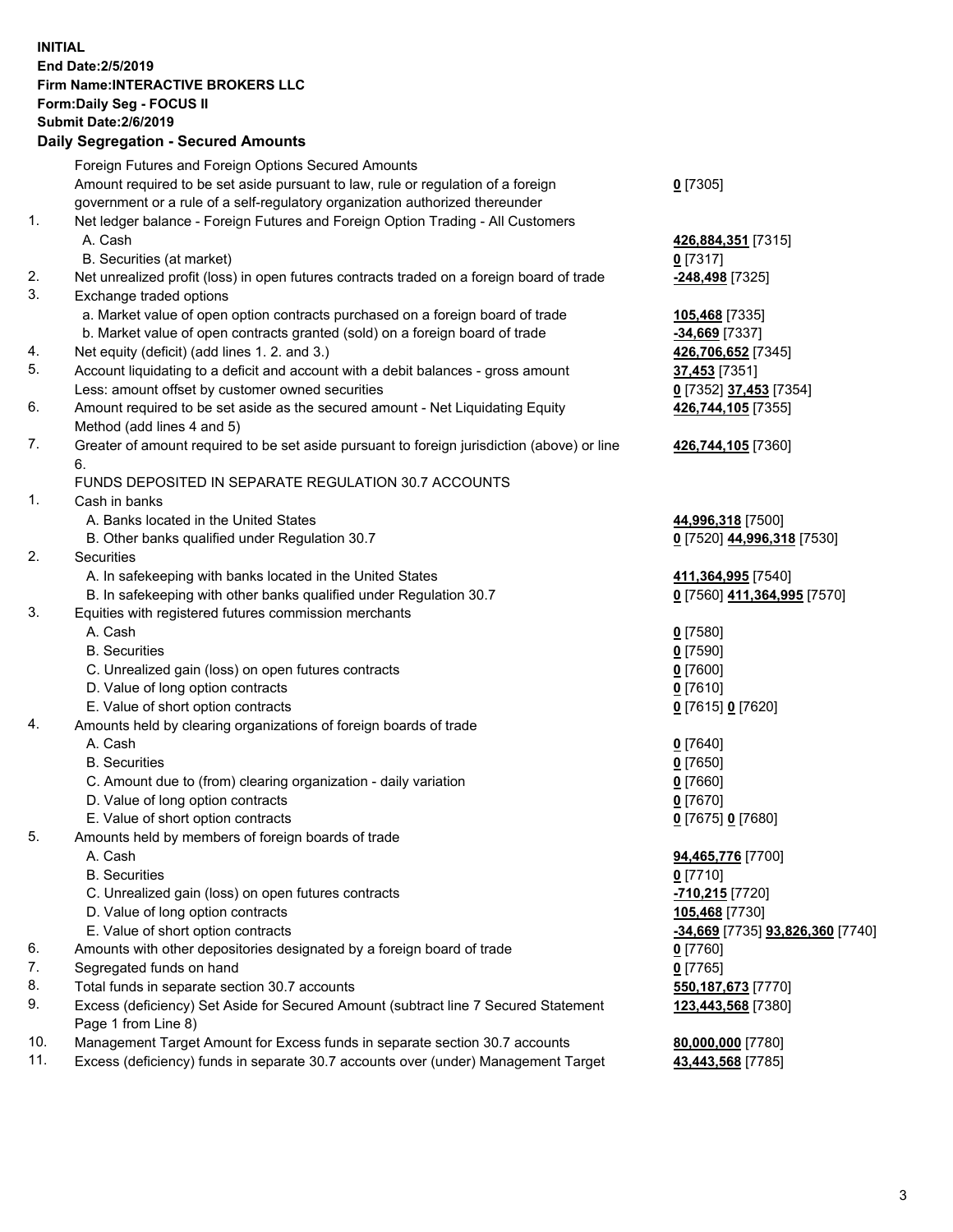|     | <b>INITIAL</b>                                                                      |                           |
|-----|-------------------------------------------------------------------------------------|---------------------------|
|     | End Date: 2/5/2019                                                                  |                           |
|     | <b>Firm Name: INTERACTIVE BROKERS LLC</b>                                           |                           |
|     | Form: Daily Seg - FOCUS II                                                          |                           |
|     | <b>Submit Date: 2/6/2019</b>                                                        |                           |
|     | Daily Segregation - Segregation Statement                                           |                           |
|     | SEGREGATION REQUIREMENTS (Section 4d(2) of the CEAct)                               |                           |
| 1.  | Net ledger balance                                                                  |                           |
|     | A. Cash                                                                             | 3,989,540,871 [7010]      |
|     | B. Securities (at market)                                                           | $0$ [7020]                |
| 2.  | Net unrealized profit (loss) in open futures contracts traded on a contract market  | -125,617,410 [7030]       |
| 3.  | Exchange traded options                                                             |                           |
|     | A. Add market value of open option contracts purchased on a contract market         | 351,457,455 [7032]        |
|     | B. Deduct market value of open option contracts granted (sold) on a contract market | -378,741,051 [7033]       |
| 4.  | Net equity (deficit) (add lines 1, 2 and 3)                                         | 3,836,639,865 [7040]      |
| 5.  | Accounts liquidating to a deficit and accounts with                                 |                           |
|     | debit balances - gross amount                                                       | 1,416,830 [7045]          |
|     | Less: amount offset by customer securities                                          | 0 [7047] 1,416,830 [7050] |
| 6.  | Amount required to be segregated (add lines 4 and 5)                                | 3,838,056,695 [7060]      |
|     | FUNDS IN SEGREGATED ACCOUNTS                                                        |                           |
| 7.  | Deposited in segregated funds bank accounts                                         |                           |
|     | A. Cash                                                                             | 458,830,447 [7070]        |
|     | B. Securities representing investments of customers' funds (at market)              | 2,354,144,225 [7080]      |
|     | C. Securities held for particular customers or option customers in lieu of cash (at | $0$ [7090]                |
|     | market)                                                                             |                           |
| 8.  | Margins on deposit with derivatives clearing organizations of contract markets      |                           |
|     | A. Cash                                                                             | 5,802,394 [7100]          |
|     | B. Securities representing investments of customers' funds (at market)              | 1,258,708,542 [7110]      |
|     | C. Securities held for particular customers or option customers in lieu of cash (at | $0$ [7120]                |
|     | market)                                                                             |                           |
| 9.  | Net settlement from (to) derivatives clearing organizations of contract markets     | -12,761,909 [7130]        |
| 10. | Exchange traded options                                                             |                           |
|     | A. Value of open long option contracts                                              | 365,875,003 [7132]        |
|     | B. Value of open short option contracts                                             | -393,233,536 [7133]       |
| 11. | Net equities with other FCMs                                                        |                           |
|     | A. Net liquidating equity                                                           | $0$ [7140]                |
|     | B. Securities representing investments of customers' funds (at market)              | $0$ [7160]                |
|     | C. Securities held for particular customers or option customers in lieu of cash (at | $0$ [7170]                |
|     | market)                                                                             |                           |
| 12. | Segregated funds on hand                                                            | $0$ [7150]                |
| 13. | Total amount in segregation (add lines 7 through 12)                                | 4,037,365,166 [7180]      |
| 14. | Excess (deficiency) funds in segregation (subtract line 6 from line 13)             | 199,308,471 [7190]        |
| 15. | Management Target Amount for Excess funds in segregation                            | 155,000,000 [7194]        |

16. Excess (deficiency) funds in segregation over (under) Management Target Amount Excess

**44,308,471** [7198]